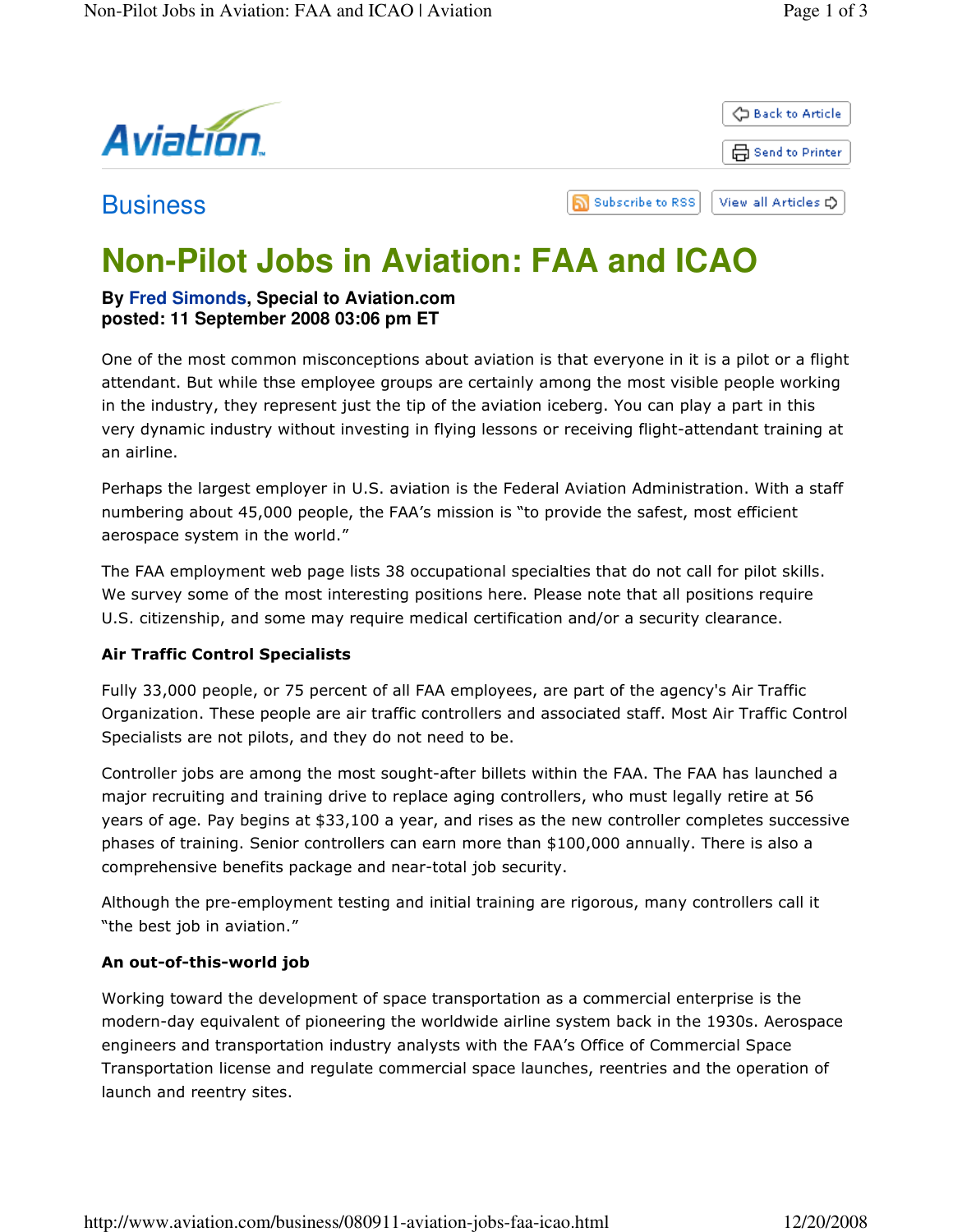Positions of this order call for a unique set of engineering skills. But the pay is high, starting at \$44,827 and going as high as \$125,943, again with a full benefits package.

#### Airway Transportation Systems Specialists

Back on earth again, Airway Transportation Systems Specialists are the unsung heroes of the U.S. air transportation system. Airway specialists maintain an incredibly diverse and complex suite of electronics including radars, computers, data and voice communication systems, navigational aids, airport lighting, back-up power and much more.

If you enjoy working outdoors this might be a great position for you, since equipment sites might be on airports, in open fields or even atop remote mountains. If you enjoy travel, you could traverse the United States installing and maintaining new equipment. You will also gain the satisfaction of knowing you are making a real contribution to aviation safety, every day.

You do not need an engineering degree for these positions. To the FAA, an ideal candidate has experience as a technician, mechanic, computer or telecommunications specialist. In particular, the FAA looks for practical knowledge of electronic theory and a variety of power systems. It helps a lot to have good math skills and an understanding of electronics and computer principles. Military or trade-school electronics training will be invaluable on the job.

Salaries range from \$33,100 to \$60,000 per year, again plus benefits.

#### Contract Specialists

If your mind runs more toward the legal than the technical, consider a position as a Contract Specialist. Contract Specialists solicit, negotiate, award and administer contracts ranging from simple to complex, from beginning to end. These vital agreements directly support the U.S. National Airspace System and FAA operations. Contract specialists are also responsible for complying with applicable law and FAA policy.

Tasks include price and cost analysis, negotiating contract modifications, handling award protests and contract disputes, services and other contracts. Pay runs between \$47,300 and \$73,300 per year.

#### Emergency Planners

Emergency Planners analyze and advise policies regarding emergency readiness and operational plans and procedures. They develop such things as facility fire and evacuation plans. They also act as technical advisors for disaster exercise scenarios, training, and disaster response procedures. After an exercise, planners review the results and amend policies and procedures based on lessons learned. Beyond disaster recovery, planners monitor and administer plans for disaster prevention.

Interestingly, planners administer the Public Access Defibrillation Program (meaning those heart defibrillators you see in public places such as airports). Their tasks include equipment monitoring, annual exercise development and execution, and associated training programs.

These responsible positions command a high salary: \$70,566 to \$109,401 per year.